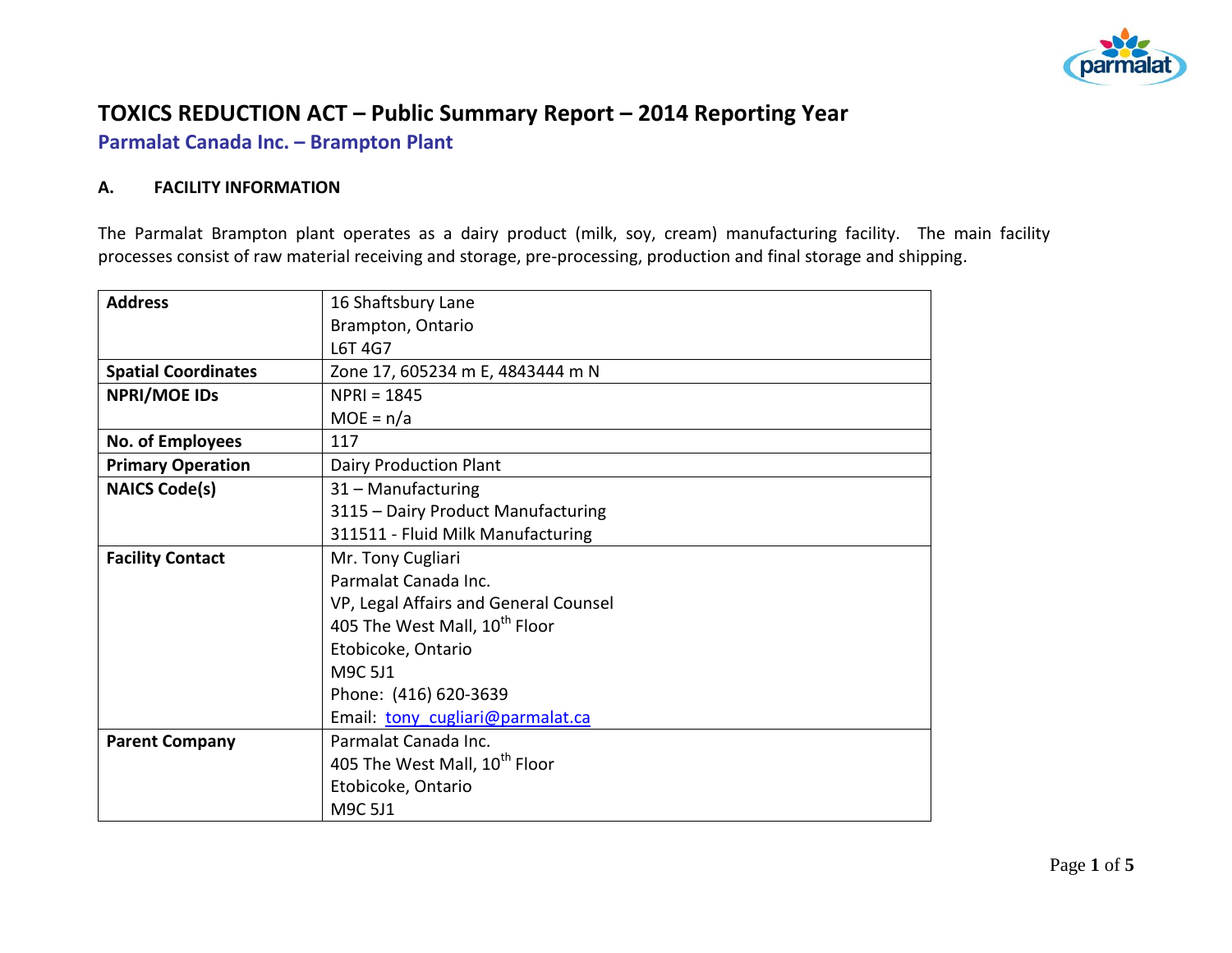

### **B. TOXIC SUBSTANCE ACCOUNTING**

| <b>Substances Reported</b>    | CAS#      | <b>Primary Use/Source</b> |
|-------------------------------|-----------|---------------------------|
| <b>NPRI Part 1 Substances</b> |           |                           |
| Nitric acid                   | 7697-37-2 | Clean-in-place chemicals  |
| Nitrate ion                   | NA - 17   | Clean-in-place process    |
| Sulphuric acid                | 7664-93-9 | Wastewater treatment      |

# **Accounting Details**

|                              | <b>Accounting Quantities</b> |            |                          |             |                                               |
|------------------------------|------------------------------|------------|--------------------------|-------------|-----------------------------------------------|
| <b>Substance/Category</b>    | 2013                         | 2014       | <b>Annual Comparison</b> |             | <b>Reason for Change</b>                      |
|                              | (tonne)                      | (tonne)    | (tonne)                  | (%)         |                                               |
| <b>Nitric acid</b>           |                              |            |                          |             |                                               |
| Used                         | >10 to 100                   | >10 to 100 | $(-) > 10$ to            | $(-)11.74$  | Decreased usage of products containing nitric |
|                              |                              |            | 100                      |             | acid.                                         |
| Created                      | 0                            | $\Omega$   | $\mathbf{0}$             | $\Omega$    | n/a                                           |
| Contained in Product         | $\Omega$                     | $\Omega$   | $\Omega$                 | $\Omega$    | n/a                                           |
| Released to Air              | 0                            | 0          | 0                        | $\mathbf 0$ | n/a                                           |
| <b>Released to Water</b>     | 0                            | $\Omega$   | 0                        | $\mathbf 0$ | n/a                                           |
| <b>Transfer for Disposal</b> | 0                            | $\Omega$   | 0                        | $\mathbf 0$ | n/a                                           |
| Transfer for Recycle         | 0                            | $\Omega$   | $\mathbf 0$              | $\mathbf 0$ | n/a                                           |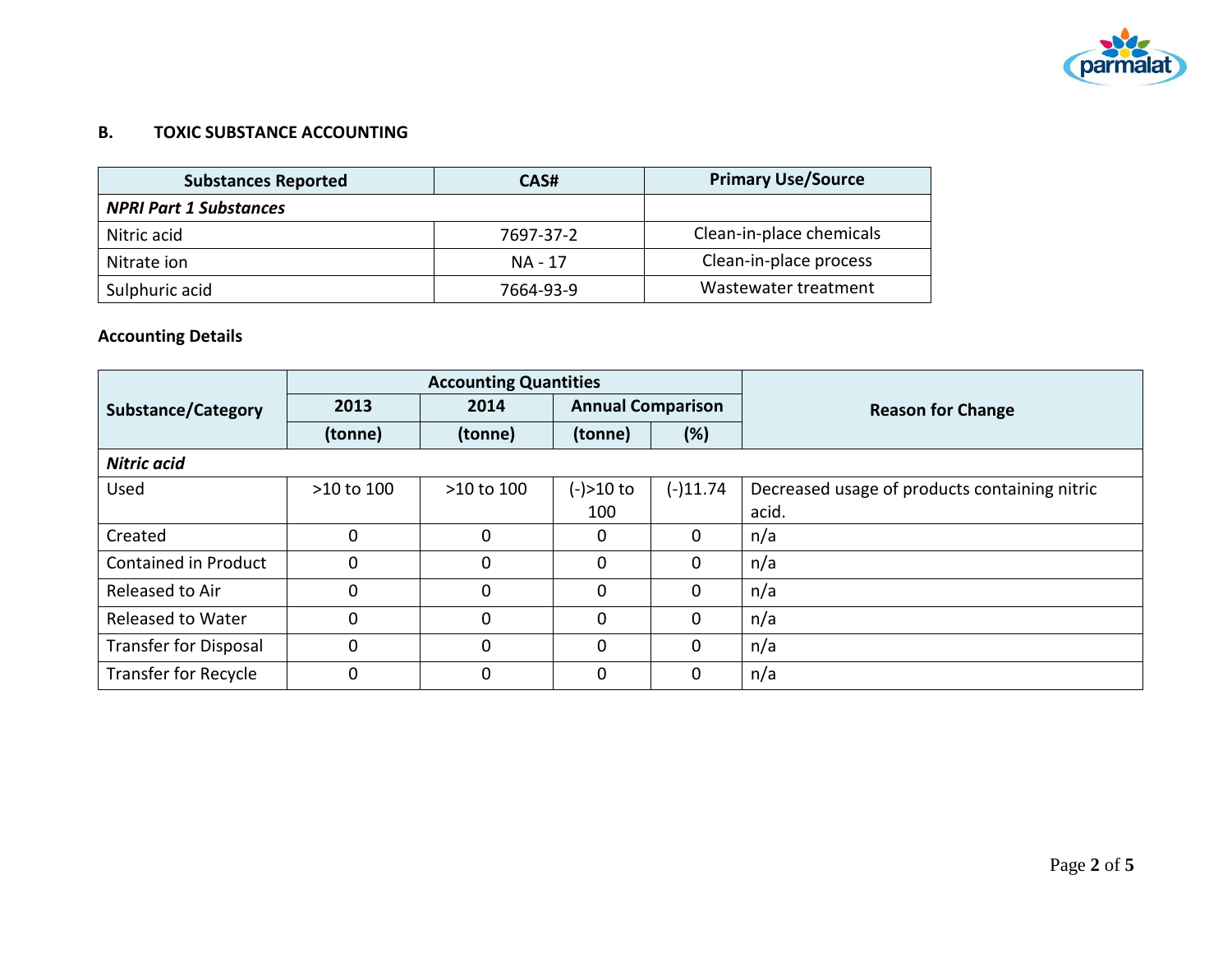

|                              | <b>Accounting Quantities</b> |                |                          |              |                                                        |
|------------------------------|------------------------------|----------------|--------------------------|--------------|--------------------------------------------------------|
| <b>Substance/Category</b>    | 2013                         | 2014           | <b>Annual Comparison</b> |              | <b>Reason for Change</b>                               |
|                              | (tonne)                      | (tonne)        | (tonne)                  | (%)          |                                                        |
| <b>Nitrate ion</b>           |                              |                |                          |              |                                                        |
| Used                         | $\overline{0}$               | $\mathbf{0}$   | $\mathbf{0}$             | $\mathbf 0$  |                                                        |
| Created                      | >10 to 100                   | >10 to 100     | $(-) > 10$ to<br>100     | $(-)11.74$   | Decreased usage of products containing nitric<br>acid. |
| <b>Contained in Product</b>  | 0                            | $\overline{0}$ | 0                        | $\mathbf 0$  |                                                        |
| Released to Air              | 0                            | $\overline{0}$ | $\mathbf{0}$             | 0            |                                                        |
| Released to Water            | $\overline{0}$               | $\Omega$       | $\Omega$                 | $\mathbf{0}$ |                                                        |
| <b>Transfer for Disposal</b> | 97.35                        | 85.923         | $(-)11.427$              | $(-)11.74$   | Decreased usage of products containing nitric<br>acid. |
| <b>Transfer for Recycle</b>  | 0                            | $\mathbf 0$    | $\mathbf{0}$             | $\mathbf 0$  | n/a                                                    |
| Sulphuric acid               |                              |                |                          |              |                                                        |
| Used                         | >10 to 100                   | >10 to 100     | $(-) > 1$ to 10          | $(-)13.16$   | Decreased usage for neutralization of wastewater.      |
| Created                      | 0                            | 0              | 0                        | 0            | n/a                                                    |
| <b>Contained in Product</b>  | 0                            | 0              | $\mathbf{0}$             | $\mathbf{0}$ | n/a                                                    |
| Released to Air              | 0                            | $\overline{0}$ | 0                        | 0            | n/a                                                    |
| <b>Released to Water</b>     | 0                            | $\mathbf 0$    | 0                        | 0            | n/a                                                    |
| <b>Transfer for Disposed</b> | 0                            | $\mathbf 0$    | 0                        | $\mathbf 0$  | n/a                                                    |
| <b>Transfer for Recycle</b>  | 0                            | 0              | 0                        | 0            | n/a                                                    |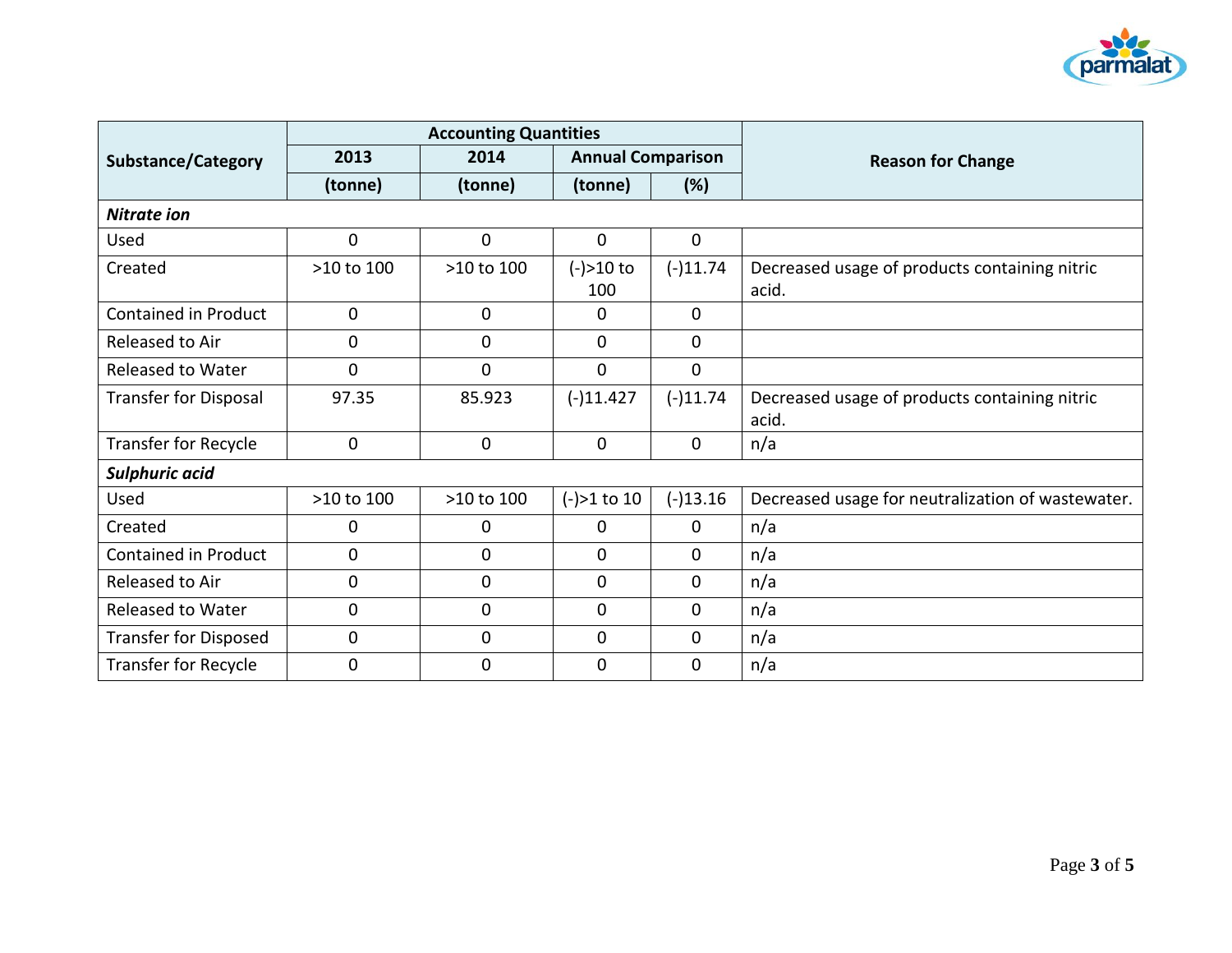

## **C. TOXIC SUBSTANCE REDUCTION PLANNING**

# **Objectives & Targets**

| <b>Substance</b> | <b>Objectives &amp; Targets</b>                                                                                                                                                                                                                          | <b>Reduction Option Progress</b>                                                                                                                                                                                                          |
|------------------|----------------------------------------------------------------------------------------------------------------------------------------------------------------------------------------------------------------------------------------------------------|-------------------------------------------------------------------------------------------------------------------------------------------------------------------------------------------------------------------------------------------|
| Nitric acid      | While Parmalat Canada, Inc. has not identified any<br>reduction options as technically and economically<br>feasible, the facility will continue to monitor industry<br>standards for the use of nitric acid in CIP systems.                              | No reduction options to be implemented.                                                                                                                                                                                                   |
| Nitrate ion      | While Parmalat Canada, Inc. has not identified any<br>reduction options as technically and economically<br>feasible, the facility will continue to monitor industry<br>standards for the use of nitric acid in CIP systems<br>which creates nitrate ion. | No reduction options to be implemented.                                                                                                                                                                                                   |
| Sulphuric acid   | Reduce the use of sulphuric acid through equipment<br>modification and a change in operational practices.                                                                                                                                                | pH target continues to be adjusted on an ongoing<br>basis to be closer to the discharge limit. This was<br>completed in 2013 prior to May 31, 2013.<br>Project to replace pH balancing tank not required<br>based on operational changes. |
|                  |                                                                                                                                                                                                                                                          | Additional action taken: maintained current<br>production output with reduction in weekly<br>sulphuric acid usage compared to previous year.                                                                                              |